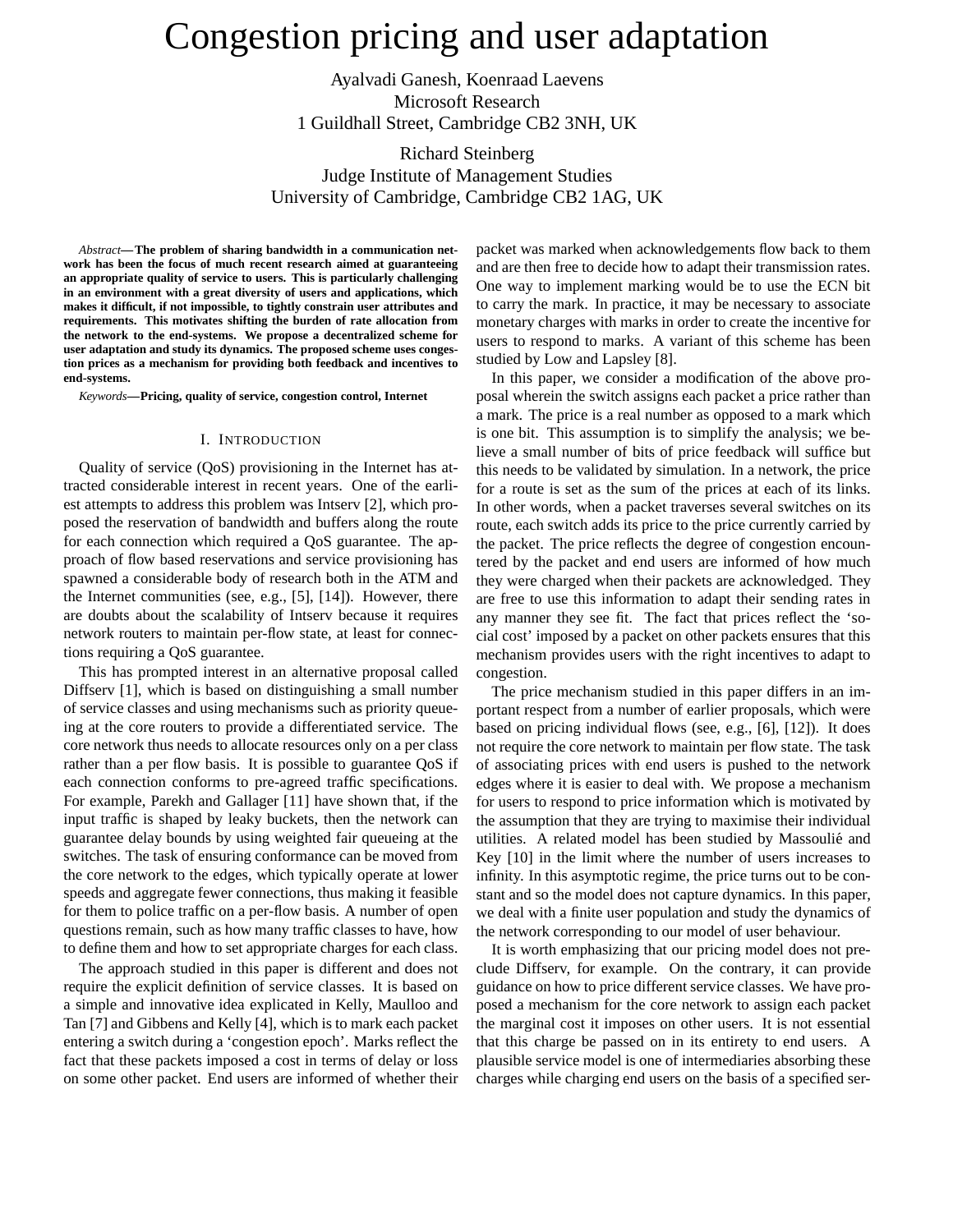vice class as in Diffserv. The per packet charges considered here might then provide a basis for setting prices for different service classes.

An important sense in which pricing schemes differ from mandated user adaptation is that users are free to choose how to respond and the price mechanism should be designed to encourage appropriate user behaviour. In [7], [4], the authors analyze a mandated scheme for users to respond to prices and show the system converges to the social optimum. They suggest that this should be true even when user responses aren't mandated. In this paper, we establish convergence to the social optimum when user responses are modelled as being motivated by selfinterest rather than by mandate. Our user model is admittedly very simple and it remains an open problem to establish similar results for more complex user behaviours.

The rest of the paper is organized as follows. In Section 2 we model users as attempting to maximize a utility function that encapsulates their valuation of bandwidth. While it is arguable that users can be expected to know their value of bandwidth, it is our contention that most models of user choice implicitly maximize some utility function and there is no loss in making this explicit. The question of how to characterize user utilities is not treated here but the results are derived in the context of a fairly general class of utility functions. The interaction between utility maximizing users can be modeled as a game, and motivates the adaptive expectations framework that we study in Section 3. This is a decentralized framework for adaptation by individual users. The users receive price feedback from the network which they use to predict future prices and to modify their transmission rates accordingly. In Section 3, we describe conditions under which such a decentralized scheme causes the system to converge to a socially optimal allocation of bandwidth; we also determine the speed of convergence. In Section 4 we present results of simulations in which the model assumptions are relaxed, and conclude in Section 5.

## II. INDIVIDUAL OPTIMIZATION

We consider a discrete time model of a single link shared by N users. In each time slot n, user i transmits a quantity  $x_i(n)$  of data packets on to the link. The unit price of bandwidth in a time slot is determined as a function of the aggregate data arriving on the link in that slot; thus

$$
p(n) = \phi(x(n)),
$$
 where  $x(n) = \sum_{i=1}^{N} x_i(n),$ 

and  $\phi$  is a given non-decreasing function. User *i* derives a utility  $u_i(x_i(n))$  in time slot n, which is a non-decreasing function of the bandwidth it uses in that slot (the number of packets it transmits in that time slot). The users' total utility is assumed to be the sum of their utilities in each time slot. User  $i$  seeks to maximize

$$
V_i(\mathbf{x}) = u_i(x_i) - x_i \phi(x),
$$

where  $\mathbf{x} = (x_1, \dots, x_N)$  is the vector of bandwidth demands,  $x = x_1 + \ldots + x_N$  denotes the aggregate demand and  $\phi(x)$  the corresponding unit price for bandwidth. We thus have a model

of a game among the users, where  $V_i(\mathbf{x})$  denotes the single-stage payoff to user  $i$  as a function of the actions of all the users. It is usual in game theory to assume common knowledge of the utility functions of all the players, but such an assumption appears unrealistic in our context where users typically do not even know the number of other players competing with them for resources. Note that all that a player needs to know in order to choose a quantity to send is the price in that time slot. A detailed model of how that price is arrived at through the actions of other players is not required.

The only information available to a user when choosing its transmission rate in time slot *n* is the history of prices  $p(n-1)$ ,  $p(n-2), \ldots$ , where  $p(n) = \phi(x(n))$ , and the history of its own actions. This suggests the following natural framework for user adaptation. Each user *i* forms its own estimate,  $\hat{p}_i(n)$ , of the price in the  $n^{\text{th}}$  time slot,  $p(n)$ , based on the information available to it. It then optimizes its transmission rate,  $x_i(n)$ , based on this estimate. In other words, user *i* chooses  $x_i(n)$  to maximize  $u_i(x_i(n)) - x_i(n)\hat{p}_i(n)$ . We propose a simple model of how users form expectations of the price and use this to analyse the system.

Ideally, users' beliefs about the price,  $p(n)$ , should be modeled as probability distributions. In the particular optimization problem considered above, the probability distribution enters only through its expectation (certainty equivalence is valid). This would not be true for risk averse users. Secondly, the optimization problem considered above ignores the impact of the user's own contribution  $x_i(n)$  to their price estimate  $\hat{p}_i(n)$ . If the function  $\phi$  is known, or can be estimated by users, then it is possible for them to incorporate the effect of their own actions. It is possible but cumbersome to carry through the analysis with this modification. Moreover, its practical relevance is questionable. We are interested in networks with large capacity, serving a large number of users simultaneously. The impact of the traffic offered by a single user on the unit price of bandwidth is likely to be small, and therefore it would not be unrealistic for users to ignore this effect.

# III. SYSTEM STABILITY

## *A. User adaptation*

The following assumptions will be made in the rest of the paper.

 $\sum_{r_i(n)}$  1. The utility functions are of the form

$$
u_i(x) = w_i \frac{x^{\beta} - 1}{\beta}, \quad \beta < 1, \quad w_i > 0, \ i = 1, \dots, N. \quad (1)
$$

If  $\beta = 0$ , we interpret the formula to mean  $u_i(x) = w_i \log x$ .

2. The price function is iso-elastic:

$$
\phi(x) = \left(\frac{x}{C}\right)^k,\tag{2}
$$

where  $C$  is a scale parameter which is associated with the physical capacity of the link, and  $k > 1$  defines the steepness of the penalty for demand in excess of capacity.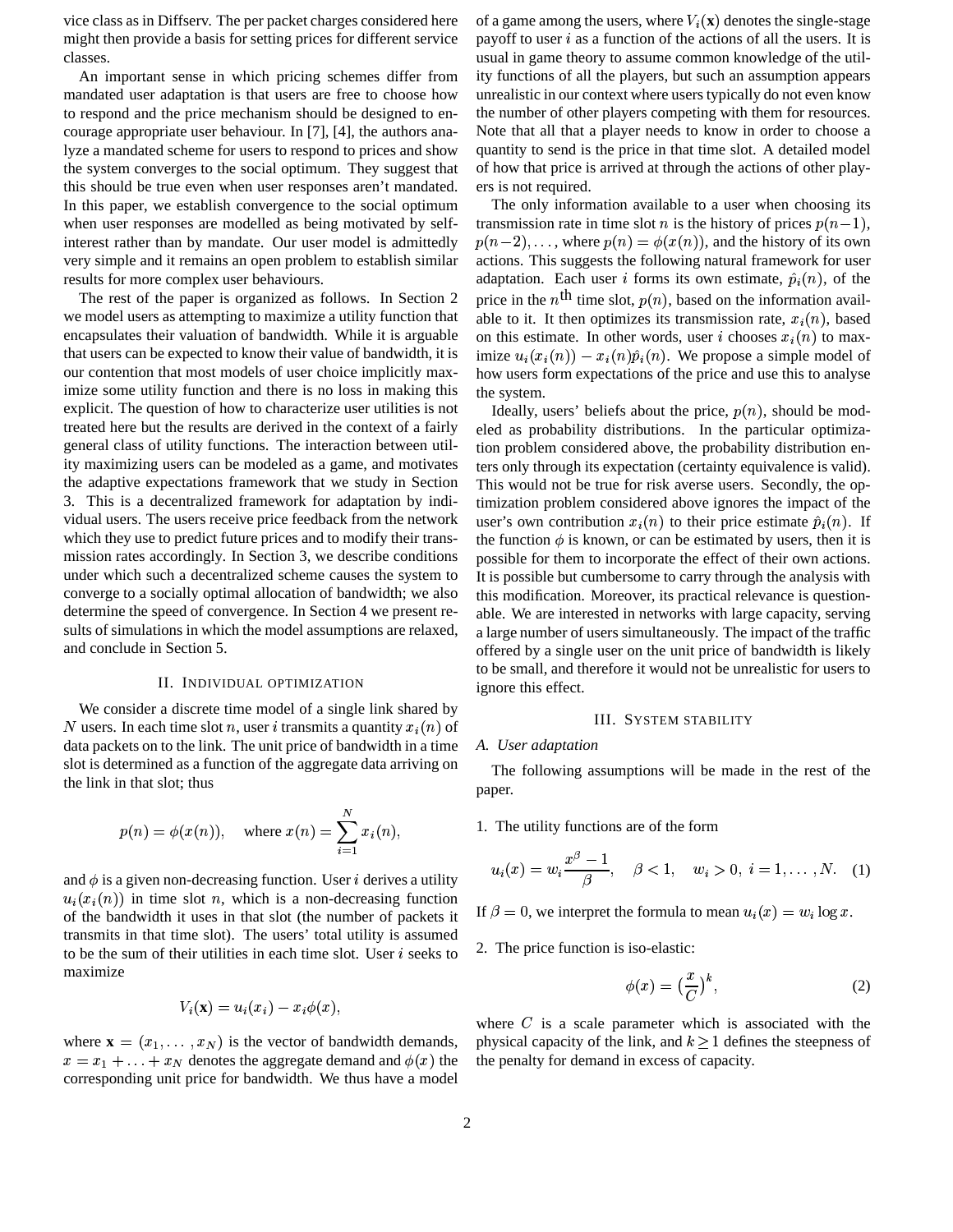3. Players use an exponentially weighted moving average estimator of the price. Specifically, user *i*'s price estimate in time slot  $n$  is given by

$$
\hat{p}_i(n) = \hat{p}_i(n - m_i) + \alpha_i[p(n - m_i) - \hat{p}_i(n - m_i)] =
$$
  

$$
\sum_{k=0}^{n_i} (1 - \alpha_i)^k \alpha_i p(n - km_i) + (1 - \alpha_i)^{n_i + 1} \hat{p}_i(-j),
$$
 (3)

where  $m_i$  denotes the feedback delay for user i,  $n_i = \lfloor n/m_i \rfloor$ and  $j = m_i + m_i n_i - n$  is in  $\{1, \ldots, m_i\}$ . Player *i* chooses  $x_i(n)$  to maximise  $u_i(x) - x \hat{p}_i(n)$ , i.e.,  $x_i(n)$  is the unique solution of

$$
u_i'(x_i(n)) = \hat{p}_i(n). \tag{4}
$$

The assumed price estimation scheme (3) may appear odd in that price estimates in one time slot do not directly influence those in another time slot unless they share the same modulus relative to  $m_i$ . (If users have different feedback delays, there will of course be an indirect influence through the impact that each user's actions have on the price and thus on the choices of other users.) This motivates us to consider the following alternative:

$$
\hat{p}_i(n) = (1 - \alpha_i)\hat{p}_i(n-1) + \alpha_i p(n-m_i) \n= \sum_{k=0}^{n-m_i-1} (1 - \alpha_i)^k \alpha_i p(n-m_i-k) \n+ (1 - \alpha_i)^{n-m_i} \hat{p}_i(0),
$$
\n(5)

for  $n \geq m_i$ ; if  $n < m_i$ , we take  $\hat{p}_i(n) = \hat{p}_i(0)$ .

The application of logarithmic utility functions to communication networks has been considered by Kelly *et al.* [7], for example; they interpret the parameter  $w_i$  as a measure of user 's willingness to pay for bandwidth. Utility functions of the form (1) have been considered by Massoulié and Roberts [9], who provide an engineering interpretation of the welfare maximization problem for certain values of  $\beta$ . The goal of the price mechanism (2) is to keep link utilization close to  $C$ , but at the  $F<sub>C</sub>$ same time to prevent demand exceeding link capacity. The form we consider, which we call the *CPE price mechanism*, corresponds to constant price elasticity, which has empirical support in the context of consumer demand [13].

## *B. Global stability*

In an earlier paper [3], we showed under milder conditions on the utility and price functions that there is a price  $q^*$  which is self-consistent in the sense that, if all users had  $q^*$  as their price estimate and chose their transmission rates accordingly, then the price of bandwidth would indeed be  $q^*$ . If the utility and price functions have the specific form assumed above, there is only one such price,  $q^*$ . We also showed that, under the assumed model of user adaptation, the price estimates of individual users converge to  $q^*$  provided each  $\alpha_i$  is sufficiently small and the users receive instantaneous price feedback ( $m = 1$ ). Moreover, the users can choose  $\alpha_i$  suitably if they know k, the steepness parameter in the price function. In this paper, we extend this investigation in two directions. We allow delays in the price

 $\lvert \cdot \rvert$  = mechanism is proposed as an analogue to slow start in TCP for information fed back to users; in practice, a delay of about one round-trip time is to be expected. Second, we use simulations to study the effect of users starting out with a value of  $\alpha_i$  which is too large to ensure stability and decreasing it gradually. This users to quickly reach a neighbourhood of their steady state rate allocation.

> We shall assume for ease of analysis that all players have the same feedback delay ( $m_i = m$  for all *i*), start with the same initial price estimates,  $\hat{p}_i(-n)$ ,  $1 \leq n \leq m$ , and adapt at a common rate ( $\alpha_i = \alpha$  for all *i*), so that they share the same price estimate in every time slot. Our aim is to show that, as  $n$  tends to infinity,  $p(n)$  and  $\hat{p}_i(n)$ , for each i, converge to the unique self-consistent price,  $q^*$ . The assumption of common price estimates is very strong, but is needed to make the problem analytically tractable. Our intuition is that common expectations exacerbate oscillations and make convergence more difficult; thus, if convergence holds in this setting, it should be expected to hold when expectations are heterogeneous. We validate this intuition through simulations.

Suppose first that users employ the mechanism in (3). Let  $q_n$  denote the common value of the price expectations,  $\hat{p}_i(n)$ , of all the users in time slot  $n$ . We have from (4) and (1) that user *i*'s transmission rate in time slot *n* is given by  $x_i(n) =$  $(w_i/q_n)^{1/(1-\beta)}$ , and so the aggregate demand is

$$
x(n)=\left(\frac{W_\beta}{q_n}\right)^{\frac{1}{1-\beta}}, \quad \text{where } W_\beta:=\Bigl(\sum_i w_i^{1/(1-\beta)}\Bigr)^{1-\beta}.
$$

By (2), the actual price in time slot  $n$  is seen to be

$$
p(n)=\big(\frac{W_\beta}{q_nC_\beta}\big)^{\frac{k}{1-\beta}}, \quad \text{where } C_\beta:=C^{1-\beta}.
$$

The users' estimate of the price at time  $n + m$  is now given by (3) to be

$$
q_{n+m} = (1-\alpha)q_n + \alpha \left(\frac{W_\beta}{q_nC_\beta}\right)^{\frac{k}{1-\beta}}.\tag{6}
$$

For the price  $q^*$  to be self-consistent, it must be a fixed point of the recursion, (6), i.e.,  $q^*$  solves

$$
q^* = \left(\frac{W_\beta}{q^* C_\beta}\right)^{\frac{k}{1-\beta}}.\tag{7}
$$

This can also be shown using (1), (2) and (4). The solution of (7) is unique since the right hand side is a decreasing function of  $q^*$ . Let  $\delta_n = (q_n - q^*)/q^*$  denote the relative error in the price estimate at time  $n$ . Using (6) and (7), we obtain the recursion

$$
\delta_{n+m} = f(\delta_n),\tag{8}
$$

where

$$
f(x) = (1 - \alpha)(1 + x) + \frac{\alpha}{(1 + x)^K} - 1, K := \frac{k}{1 - \beta}.
$$
 (9)

Observe that  $f(x) - x$  is convex,  $f(0) = 0$ ,

$$
f(x) - x \to +\infty \quad \text{as} \quad x \to -1
$$
  

$$
f(x) - x \to -\infty \quad \text{as} \quad x \to \infty
$$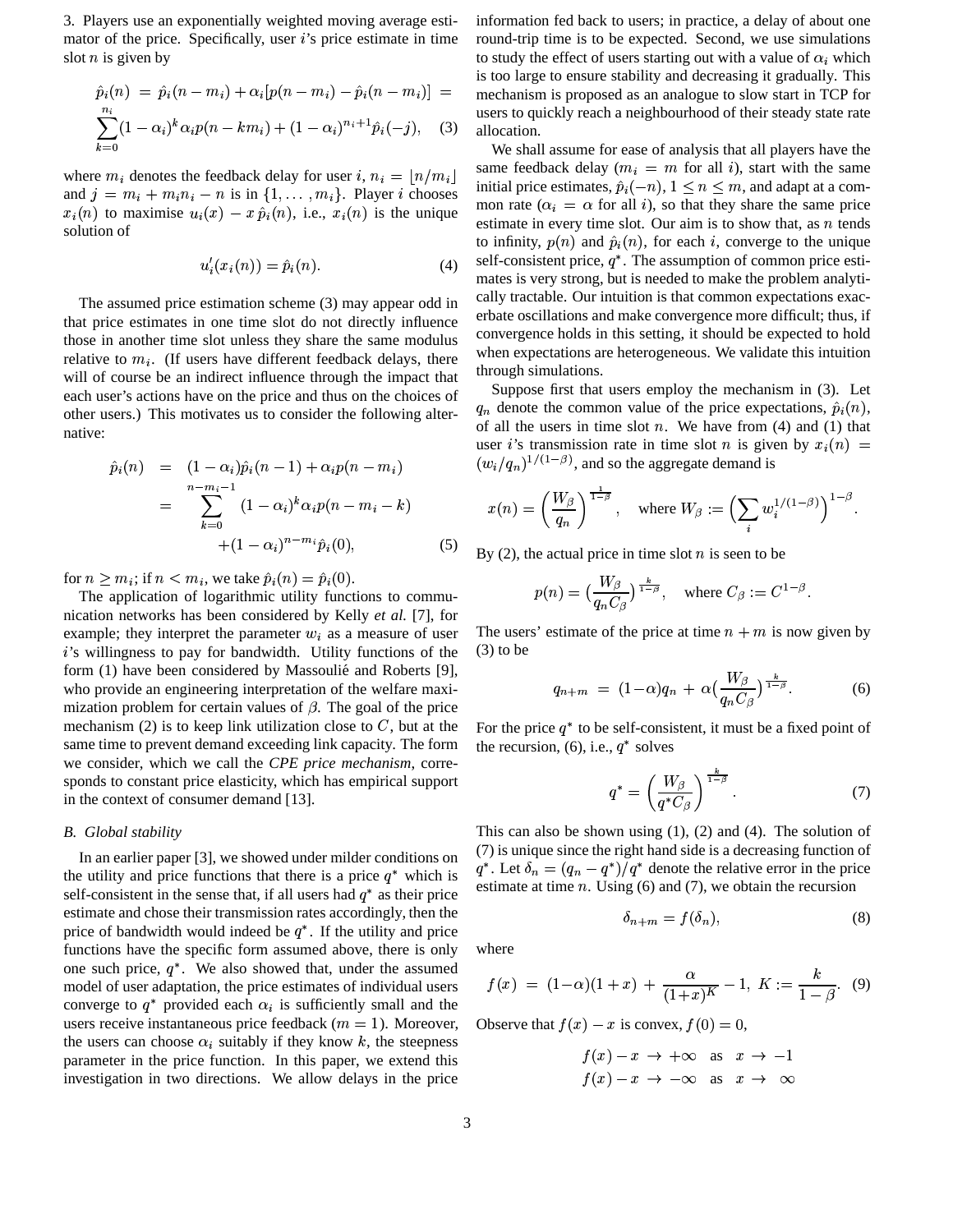Therefore  $f$  has a unique fixed point at zero. It is also clear from (9) that  $f(x) > -1$  for all  $x > -1$ . Thus, f maps the interval  $(-1, \infty)$  into itself and so its iterates  $f^n$  are well defined on this interval. We want to find a condition on  $\alpha$ such that, starting from any initial condition  $\delta_0$ , the iterates,  $\delta_{n+1} = f(\delta_n)$ , converge to the fixed point, zero.

*Lemma 1:* If  $\alpha \leq \frac{1}{K+1}$ , then  $f^{n}(x) \to 0$  geometrically fast for any initial condition  $x$ .

*Lemma* 2: Let  $\alpha \in (\frac{1}{K+1}, 1]$  be such that there exists  $\lambda \in [0,1)$  satisfying  $f(f(x)) \leq \lambda^2 x$  for all  $x \geq 0$ . Then  $f^{n}(x) \rightarrow 0$  geometrically fast, for any initial condition  $x \in (-1,\infty)$ . Conversely, if  $f(f(x)) \ge x$  for any  $x > 0$ , then there is an initial condition  $x \neq 0$  for which  $f^{(n)}(x)$  does not go to zero as  $n$  goes to infinity.

The proofs of these lemmas can be found in [3]. If  $f^{n}(x) \rightarrow 0$  roots lie strictly geometrically at rate  $\lambda$ , then, by (8), the relative error of the price estimate,  $\delta_n$ , goes to zero geometrically at rate  $\lambda^{1/m}$ . Thus, fun feedback delays slow convergence to equilibrium substantially if users adapt using (3).

## *C. Local stability*

Is it possible to speed up convergence to equilibrium? This question motivates us to consider (5) as an alternative model of adaptation. We are unable to analytically establish conditions for global stability in this setting. Instead, we derive conditions for local stability and study global convergence via simulation in Section 4B. Proceeding as before, we let  $q_n$  denote the value of the price estimate in time slot  $n$ , which is the same for all users under our assumptions. The aggregate transmission rate is obtained from (1) and (4) to be

$$
x(n)=(W_{\beta}/q_n)^{1-\beta}.
$$

Thus, by (2), the actual price in time slot  $n$  is

$$
p(n)=\left(\frac{W_\beta}{q_nC_\beta}\right)^K\,,\quad K=\frac{k}{1-\beta}.
$$

Substituting this in (5) yields the recursion,

$$
q_n = (1 - \alpha)q_{n-1} + \alpha \left(\frac{W_{\beta}}{q_{n-m}C_{\beta}}\right)^K.
$$
 (10)

Define  $\delta_n = (q_n/q^*) - 1$  to be the relative error in the price estimate at time  $n$ . We obtain from (7) and (10) that

$$
\delta_n = (1 - \alpha)\delta_{n-1} + \alpha \left[ (1 + \delta_{n-m})^K - 1 \right].
$$
 (11)

Clearly,  $\delta_n$  has a fixed point at zero. Linearising the recursion in a neighbourhood of this fixed point (i.e., for  $q_n$  in a neighbourhood of  $q^*$ ), we get

$$
\delta_n \approx (1 - \alpha)\delta_{n-1} - \alpha K \delta_{n-m}.
$$
 (12)

The last recursion is stable if the corresponding characteristic polynomial,

$$
z^m - (1 - \alpha)z^{m-1} + \alpha K, \qquad (13)
$$

has all its roots strictly within the unit circle in the complex plane. If this condition holds, then the original nonlinear recursions (10), (11) are stable in a neighbourhood of  $q^*$  and 0 respectively. In other words, if the price estimates enter a sufficiently small neighbourhood of  $q^*$ , then they are guaranteed to converge to  $q^*$ . Convergence occurs at a geometric rate which is given by the largest modulus of the roots of the above polynomial.

*Lemma* 3: Let  $m \geq 2$ . If  $0 < \alpha < 1/((m-1)K)$  then all the zeros of the polynomial (13) lie strictly within the unit circle in the complex plane.

*Proof:* Define  $F(z, \alpha) = z^m - (1 - \alpha)z^{m-1} + \alpha K$ . If *Proof:* Define  $F(z, \alpha) = z^m - (1 - \alpha)z^{m-1} + \alpha K$ . If  $\alpha = 0$ , then the equation  $F(z, \alpha) = 0$  has  $m-1$  solutions at = 0, then the equation  $F(z, \alpha) = 0$  has  $m-1$  solutions at = 0 and one at  $z = 1$ . Moreover, the solutions are continuous functions of  $\alpha$ . We first show that for small enough  $\alpha > 0$ , all roots lie strictly within the unit circle. By continuity this is not a problem for the roots that start off at  $z = 0$ . Using the implicit function theorem, we get

$$
\left. \frac{\partial z}{\partial \alpha} \right|_{(z,\alpha)=(1,0)} = -\left. \frac{\partial F/\partial \alpha}{\partial F/\partial z} \right|_{(z,\alpha)=(1,0)} = -(K+1),
$$

which is negative. Thus as  $\alpha$  increases from zero, the root at  $z = 1$  moves inside the unit circle.

Let  $\alpha_0$  be the smallest value of  $\alpha > 0$  such that one of the roots of (13) lies on the unit circle. By continuity, for  $\alpha \in (0, \alpha_0)$ , all roots of (13) lie strictly within the unit circle. Let  $e^{i\theta}$  be a root of (13) corresponding to  $\alpha = \alpha_0$ . We have from (13) that

$$
\cos(m\theta) - (1 - \alpha_0)\cos((m - 1)\theta) + \alpha_0 K = 0
$$
 (14)  

$$
\sin(m\theta) - (1 - \alpha_0)\sin((m - 1)\theta) = 0
$$
 (15)

Using (15), we can eliminate  $(1 - \alpha_0)$  from (14). Further simplifcation using the identity  $\cos a \sin b - \sin a \cos b = \sin(b - a)$ yields

$$
\frac{1}{\alpha_0 K} = \frac{\sin((m-1)\theta)}{\sin \theta}.
$$

It can easily be verified that the maximum value of the righthand side is  $m - 1$ . Thus the above equation has no solution unless  $\alpha_0 K \geq 1/(m-1)$ . It follows that  $\alpha_0 \geq 1/(K(m-1))$ . Recall that for  $0 < \alpha < \alpha_0$ , the polynomial in (13) has all its roots within the unit circle. This establishes the claim of the lemma.

## IV. SIMULATION RESULTS

In this section, we present simulation results to validate the theoretical analysis of the previous sections. We consider a link of capacity  $C = 1$  shared by ten users, evolving in discrete time as described in the previous section. The parameter  $k$  determining the steepness of the price curve is taken to be <sup>Ð</sup>. Note that all users of the same type, i.e., with the same functional form for utility (same  $\beta$  in (1)) and the same feedback delays, adaptation parameter and initial price estimate, can be aggregated. Thus, our simulation results correspond to a system with ten distinct user types, with the actual number of users being arbitrarily large.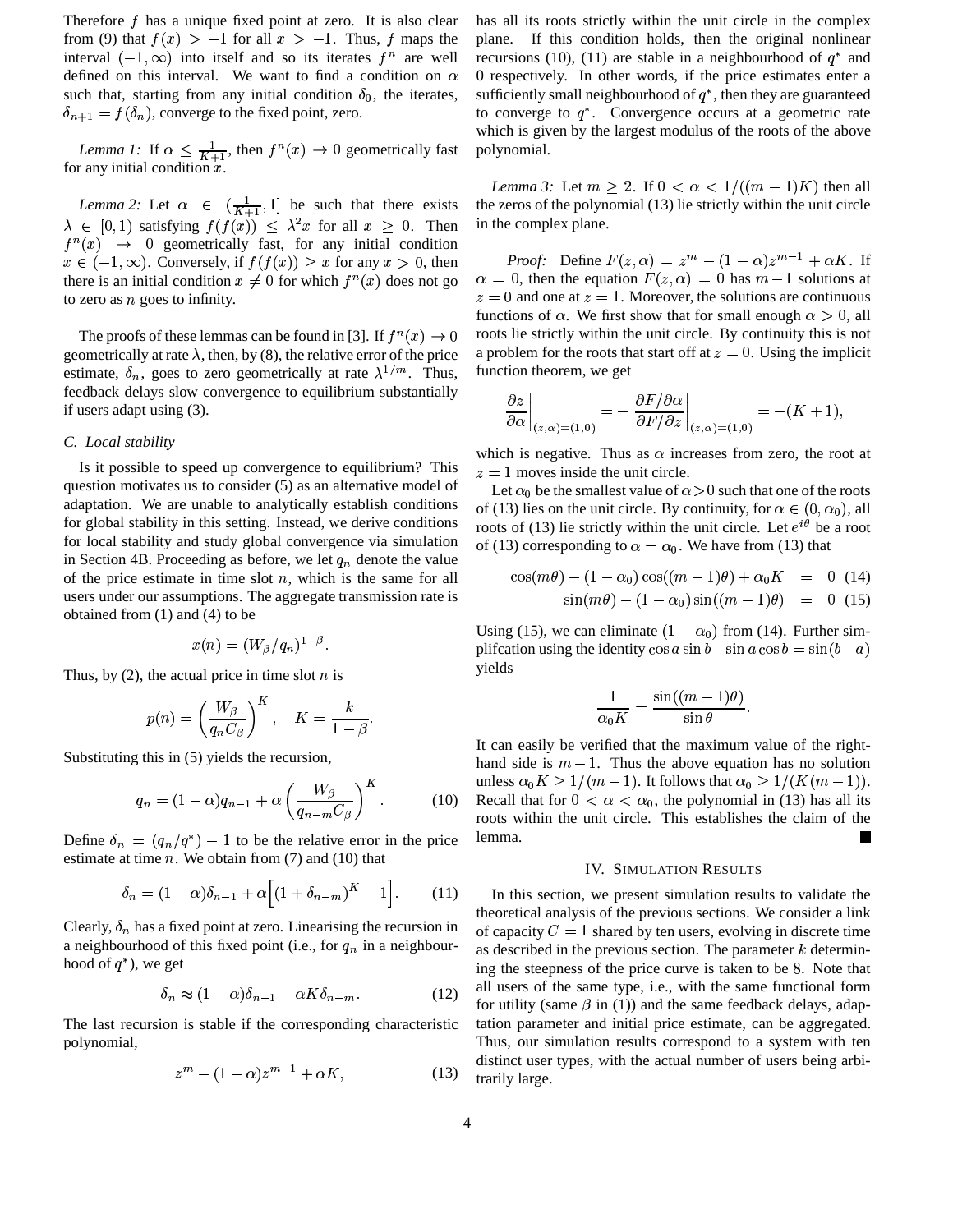At the beginning of each time slot, each user  $i$  chooses the quantity of data,  $x_i$ , it is going to transmit on the link in that time slot. The price in the time slot is determined as a function of the aggregate transmission rate,  $x = \sum_i x_i$ , in that time slot. User i is informed of the price  $m_i$  time slots later and employs this information to determine its price estimate and, consequently, its transmission rate  $m_i + 1$  time slots later.

If we think of the parameter  $C$  not as the physical capacity of the link but as the capacity times some targeted utilization rate, then the network operator can adjust this parameter to achieve a desired performance target described in terms of packet loss or queueing delays, for example.

# *A. Basic simulation*

The users have logarithmic utility functions, i.e.,  $\beta_i = 0$ for  $i = 0, \ldots, 9$ , with willingness to pay parameters  $w_i$  ranging from  $0.10$  to  $0.19$  in steps of  $0.01$ . All users share the same feedback delay  $m_i = 10$ , the same initial price estimates  $\hat{p}_i(-9) = \ldots = \hat{p}_i(0) = 10$ , and update their price using the same parameter  $\alpha_i = 0.1$ .

The resulting transmission rates are shown in Figure 1, while Figure 2 depicts the actual price as well as the price estimate, which is common to all users. Observe that the prices and transmission rates change only once every ten time slots and so adaptation is slow.



Fig. 1. Simulation A: Transmission rates

The initial price estimate of  $10$  is pessimistic compared to the equilibrium price, which is  $1.39$ . In practice, we can expect even moderately risk-averse users to start with a pessimistic initial estimate as optimistic initial estimates lead to overcommitting in the first step, resulting in a very high price. Since we have geometric convergence, even if we were to start with an extremely pessimistic guess, say  $\hat{p}_i(0) = 100$ , the transient would only double.

## *B. A different model of adaptation*

The users have the same utility functions as above and the feedback delay is again 10 time slots for each user. However, the users now employ the estimation mechanism in (5). This results in the value  $\alpha = 0.1$  no longer being stable. To ensure



Fig. 2. Simulation A: Price evolution

stability, we take  $\alpha_i = 0.02$  for all users. The simulation results, shown in Figures 3 and 4, demonstrate that using (5) instead of (3) enables somewhat faster convergence to equilibrium.



Fig. 3. Simulation B: Transmission rates

## *C. Heterogeneous price estimates and utility functions*

The users now have different initial price estimates, different utility functions and different rates of adaptation. The purpose of this simulation is to show that the stability of the system is not compromised by this heterogeneity. We take  $\hat{p}_i(0) = 10/(1+i)$ for  $i = 0, \ldots, 9$  and  $\beta_i$  ranging from 0 to 0.45 in steps of 0.05 for users 0 through 9 respectively. Once more, the feedback delays  $m_i$  are 10 slots. The model of adaptation is given by (5). Since the region of stability for  $\alpha_i$  depends on  $\beta_i$ , we take  $\alpha_i = 0.02(1 - \beta_i), i = 0, \dots, 9$ , which is adequate to guarantee stability. The simulation results, in Figures 5 and 6, show that heterogeneity does not compromise stable convergence to equilibrium.

# *D. Heterogeneous delays*

As illustrated in Figures 7 and 8, heterogeneity in feedback delay does not compromise stability either. The figures are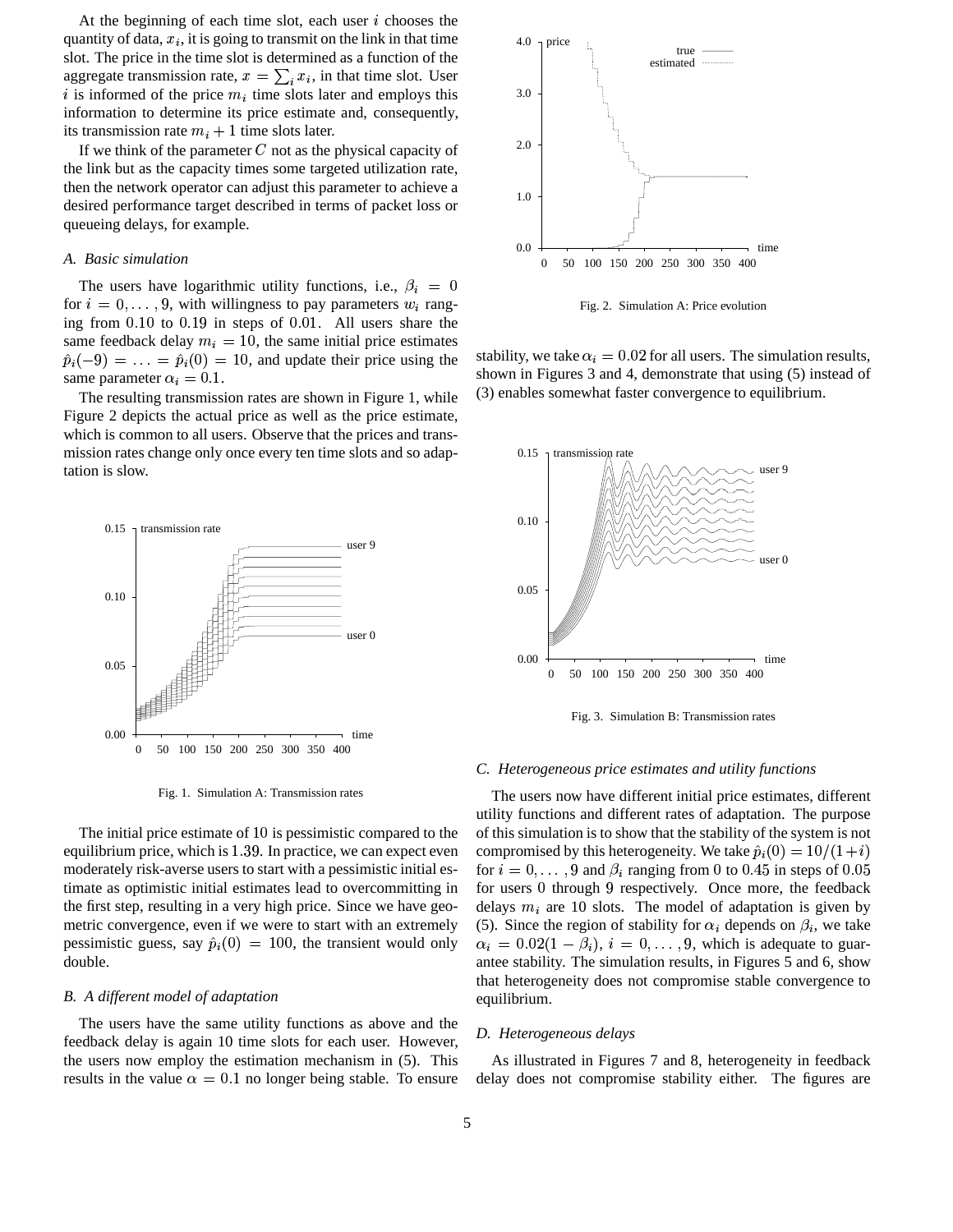

Fig. 4. Simulation B: Price evolution



Fig. 5. Simulation C: Transmission rates

based on 10 users all of whose utility functions are logarithmic, with  $w_i = 0.1$  and who employ the adaptation mechanism in (5). Their initial price estimate  $\hat{p}_i(0)$  is 10. The feedback delays are  $m_i = 1 \dots 10$ . The adaptation rates  $\alpha_i$  are taken to be  $0.2/m_i$ . Note that, unlike with TCP, the equilibrium bandwidth shares are not influenced by the feedback delays.

## *E. Time-varying adaptation rate*

The last set of simulation results we present illustrates the benefits of using a slow-start-like mechanism. The users start off with adaptation rates  $\alpha_i = 0.05$  which are too large to ensure stability. They geometrically decrease their adaptation rates to  $\alpha_i = 0.01$ , which ensures stability. The rate of decrease is chosen so that it takes about 35 time slots to halve the difference between the initial and final values of  $\alpha_i$ . The other parameter values are chosen as in simulation B, which will be the comparator for demonstrating the effect of the slow-start mechanism. Comparing Figures 9 and 10 with Figures 3 and 4 shows that the proposed mechanism does enable users to reach equilibrium more quickly.



Fig. 6. Simulation C: Price evolution



Fig. 7. Simulation D: Transmission rates

### V. CONCLUSIONS

This paper was motivated by the problem of providing differentiated quality of service (QoS) to end users in the Internet. We considered the use of congestion prices as a means for achieving a fair and efficient sharing of bandwidth. Users attempt to maximize their individual utility in an environment where prices are determined by the collective actions of all the users. By reflecting the social costs of congestion, such prices enable users to select a grade of service that balances their individual benefit against the costs they impose on other users. Users attempt to predict prices based on their knowledge of the history of the price process, and choose their actions to maximise their utility conditional on their predictions.

We proposed a mechanism for rate adaptation by users in response to price information. The mechanism incorporates delays in the feedback of price information from the network to the users. We showed for this model of adaptation that, under reasonable assumptions, the system converges to an optimal allocation of bandwidth: the users' price predictions converge to the actual price and their bandwidth shares converge to levels which equalize their marginal utility of bandwidth to the price of bandwidth. Finally, we proposed a mechanism akin to slow-